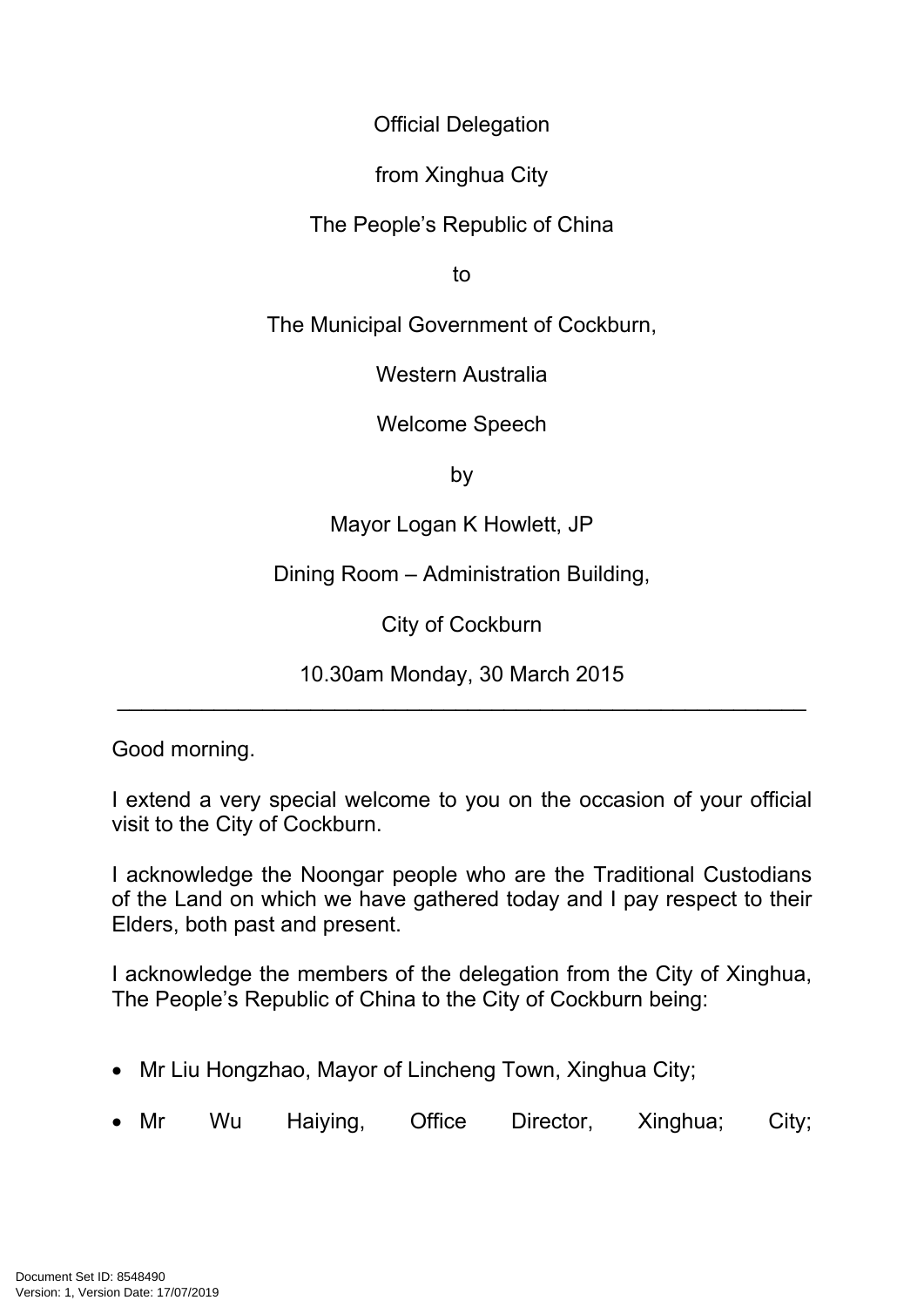- Mr. Feng Cheng Pu, General Chairman of Xingye Industrial Shipping Company;
- Mr. Feng Rong Fu, Consultant of XingYe Industrial Shipping Company;
- Mr Hang Dong Lin, General Manager of Xingye Industrial Shipping Company; and
- Mr Wu Di, Engineer, Xingye Industrial Shipping Company.

and delegates representing the City of Cockburn:

Deputy Mayor Carol Reeve – Fowkes;

Clr Lee-Anne Smith OAM;

Clr Kevin Allen;

Clr Phil Eva;

Clr Yaz Mubarakai

Mr Don Green, Director Governance & Community Services;

Mr Charles Sullivan, Director Engineering and Works;

Mr Daniel Arndt, Director Planning and Development;

Mr Stuart Downing, Director Administration and Finance;

Ms Eliel Yu – interpreter;

The City of Cockburn has an area of 165 square kilometres and we are 20 kilometres south of Perth, the capital city of Western Australia.

The population of our City is approaching 110,000 people.

The average age of our population is 33 years.

45% of our population have both parents who were born overseas.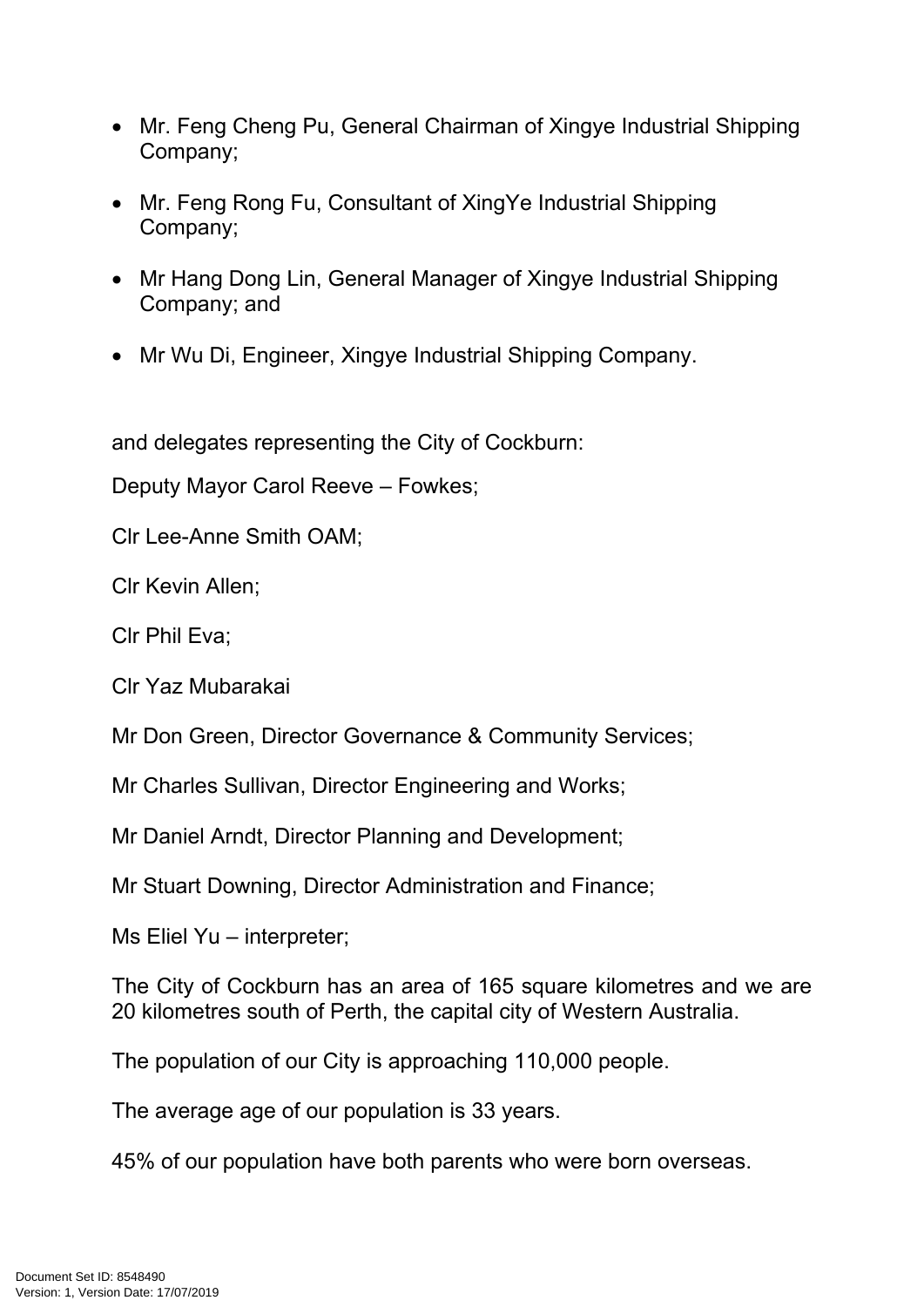From an historical perspective the First people of our Nation are the Aboriginal people and the local tribe are known as the Nyungar People.

The Nyungar people first inhabited this location more than 40,000 years ago and have a culture and heritage that is mainly handed down from one generation to another.

The City of Cockburn has a sister city agreement with Yueyang City in the Hunan Province.

The agreement was established in November 1998.

Since that time there have been delegations from Yueyang City and from our City to Yueyang City.

You will have seen the gifts received from our sister city during this time on display as we came into the building.

Our joint sister city mission is to enhance friendship between our people, promote mutual understanding and advance an in-depth cooperation between our two cities in all fields.

In recognition of our sister city relationships with Yueyang, The People's Republic of China; Mobile, Alabama, United States of America and Split, Croatia a 'Friendship Way' has been created along one of the City's main roads.

Various pieces of art work and trees from our sister cities are on display.

Your journey to Austal Ships can include a drive along this road.

You have briefly been able to see the type of climate we enjoy in Australia however we are very cognisant of the need to plan for the future and ensure that our agricultural and livestock industries, mining and oil and gas exploration are supported as well as future business and residential growth planned and maintained in a proper and orderly manner.

Australia is one of the driest continents on earth and water is a very valued resource. While dams are used to capture water more and more reliance has been placed on ground water aquifers and desalination plants to ensure a reliable and consistent supply of water to meet our needs.